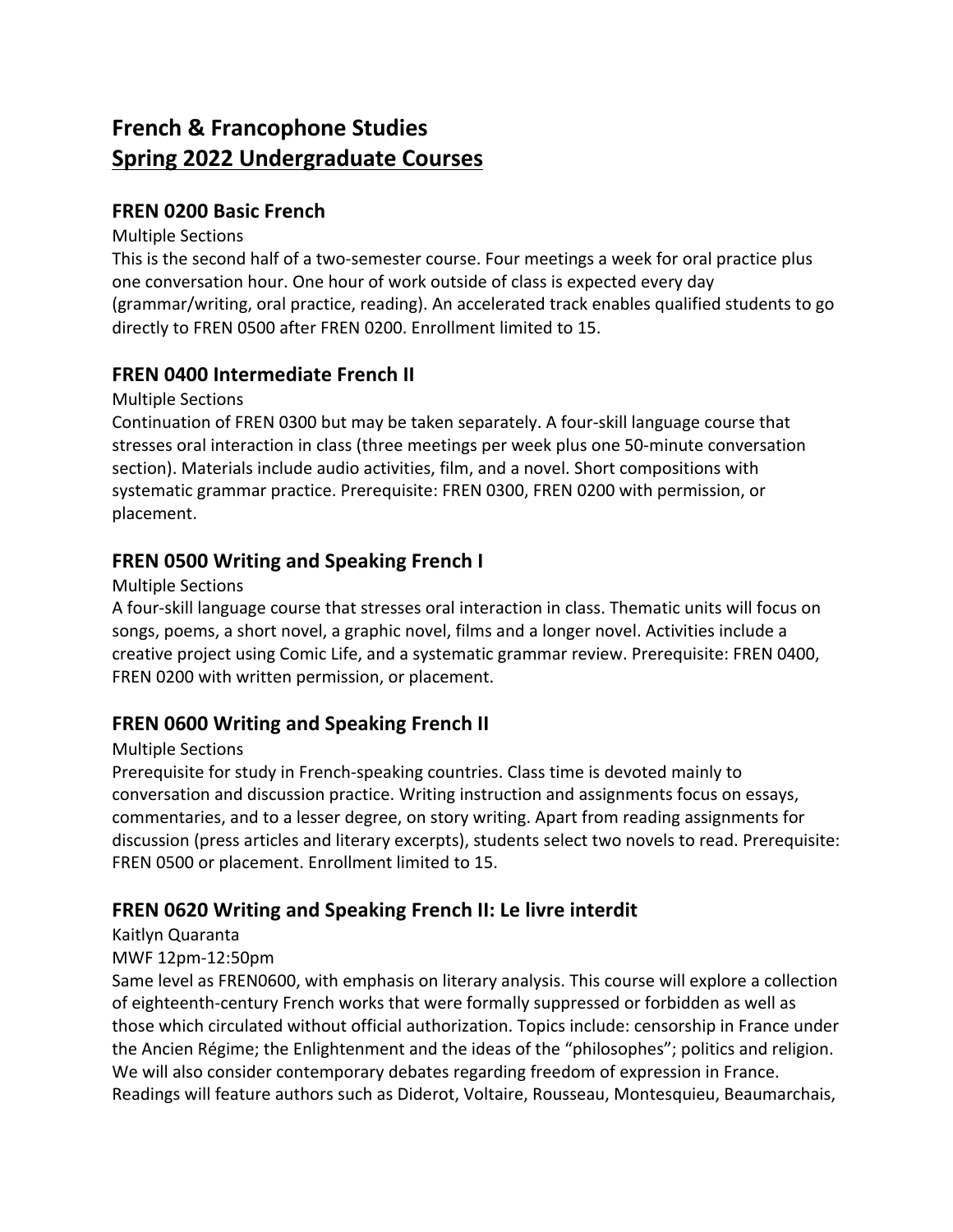and Gouges. Prerequisite: FREN0500. Taught in French.

## **FREN 0950A Advanced Written and Oral French: Traduction**

Stéphanie Ravillon

MWF 10am-10:50am

An introduction to the theory and practice of translation, this course will be designed to expand students' range and appreciation of written styles and registers and will be based on translation exercises and texts reflecting different types of written and oral communication. Texts will range from literary texts (excerpts from novels, plays, comic books...) to journalistic texts (articles from newspapers...). Class activities will also include comparative studies of translated texts, as well as grammar review and vocabulary work. Course taught in French. Written translations to and from French. Prerequisite: FREN 0600 or equivalent. Enrollment limited to 18. Instructor permission required.

## **FREN 1020A Histoire de la langue française: usages, politiques et enjeux du français**

Ourida Mostefai

TTh 10:30am-11:50am

A study of the evolution of the French language from the Middle Ages to the present. We will trace the main periods of this linguistic, social, historical and political development. Among topics to be explored: France's encounter with English from the Norman conquest to the current so-called English "invasion," the French Revolution's destruction of dialects (patois), and the status of French in France's former colonial empire. Through a variety of French and francophone texts we will investigate the transformations brought about by Feminists and by youth from the banlieues and examine the status of French outside of France. In French. Prerequisite: a course at the 600- or 700-level or equivalent proficiency. Contact the instructor to verify your proficiency if you have not taken French at Brown.

## **FREN 1130G Modernismes poétiques**

David Wills

#### M 3pm-5:30pm

Poetry begins with (more) white space on the page. The modernist remaking of poetry beginning somewhere in the second half of the 19th century and lasting more or less through the first half of the 20th – brought about an exponential increase in the volume of that space, and in various other extensions of it (e.g. into design and drawing, into the unconscious). The course will briefly examine the origins of those transformations in the 19th century and follow through their ramifications in poets such as Apollinaire, the Surrealists, Cocteau, Bataille and Ponge. Taught in French. Prerequisite: a course at the 0600- or 0700-level or equivalent proficiency. Contact the instructor to verify your proficiency if you have not taken French at Brown.